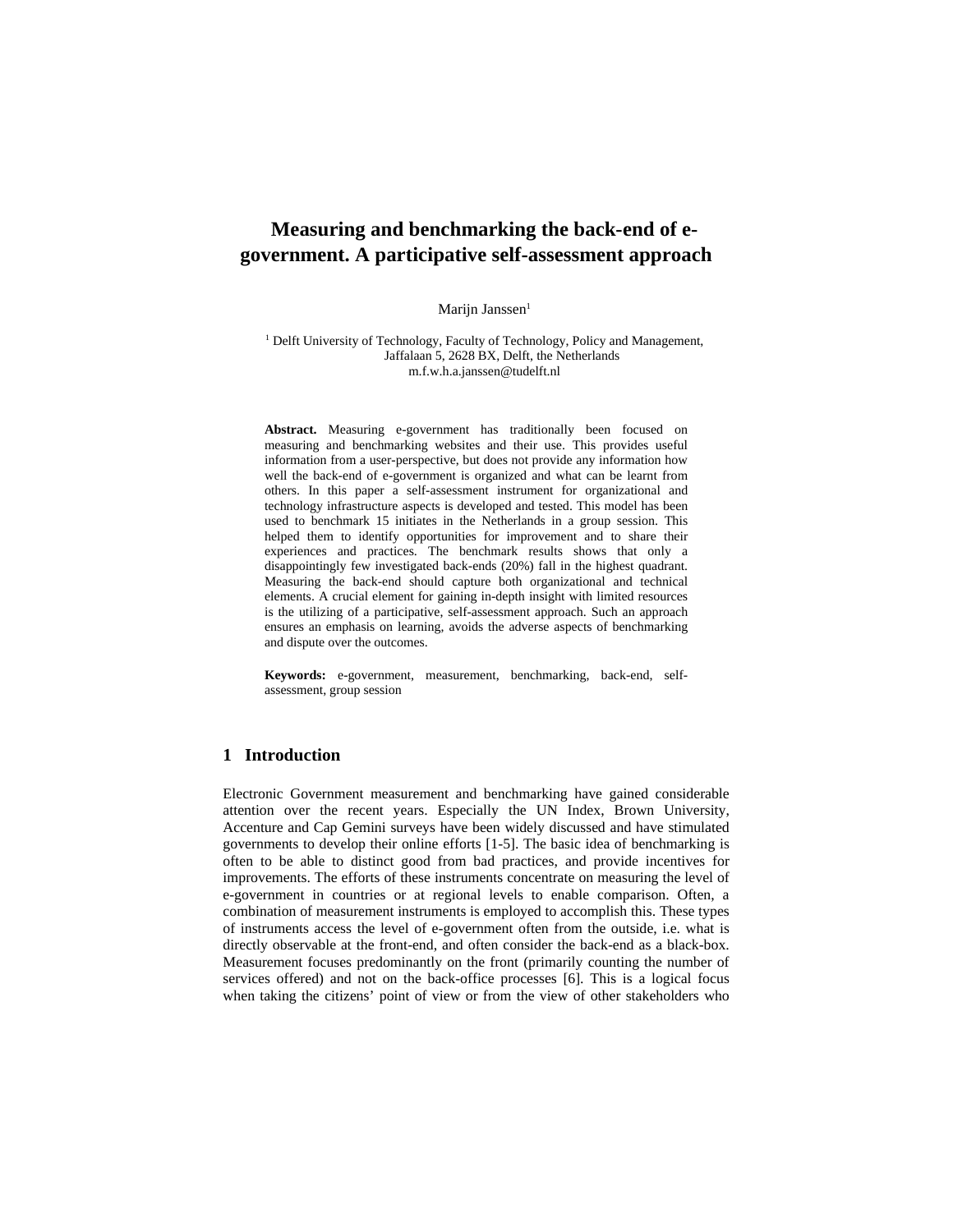are not directly interested or involved in improving the back-end. In contrast, public managers and decisions-makers who are interested in improving the back-end have the concern to understand and measure the performance of the back-end. They have a need to have an understanding of the insides of the black-box, not to a level of detail to understand all processes and system components, but at a level of measuring to enable the benchmarking with others and learning from each other's practices. These insights can then be used to improve their own functioning.

The organization of the back-end of government involves many, often heterogeneous types of business processes, software applications and organizational arrangements. A major bottleneck is the lack of a shared infrastructure [7]. This is further complicated due to the many unrelated changes that happened over time. Each government and each department have developed their own systems and processes, which need to be integrated to enable integrated service delivery. Generally it is assumed that transformation of e-government requires new structures based on citizen/business focus and not in a division in functions. The variety in back-ends is even increased due to the stream of new or altered legislations requiring adaptations in the back-end. The diverse landscape and the need for constantly changing this landscape often block the progress towards more innovative solutions. Despite the significance, the measurement of the back-end of e-government has gained limited attention [6].

One reason for the limited attention is the difficulty of measuring and benchmarking in general and the back-end in particular. Measurements and benchmarks have been criticized from various views [8, 9]. The bottom line is that benchmarks are not a reliable way of measuring. Often the focus of measurement is on a generic level at the expense of detailed insights. This might especially hold for the back-end, as the measurement of this is less straightforward than the front-end. The outcomes of the benchmarks might be discussable and the position might be dependent on normative criteria that might not hold in all situations. There exists little agreement on a uniform set of measures [6]. This difficulty might result in the adverse affects that benchmarks might have limited practical meaning, but might have a huge impact on political decision-making [9]. Benchmarking of websites have resulted in a normative view on citizens as customers and have resulted in uncritically copying each other elements [10]. Instead the focus should be on understanding what is needed and the resulting business models capturing the organizing logic that can fulfill this need [11].

In this paper the focus is on the measurement and benchmarking of the back-end of government organizations. The instrument developed and used in this paper is aimed at enabling the self-assessment of the back-end by providing attention to a variety of elements instead of trying to develop a generic, uni-interpretable instrument providing a single outcome. The aim of the instrument is to measure and benchmark the backend in comparison with others who are involved in the same situation. In this way it should facilitate learning and help to transfer best practices.

This paper is structured as follows. In the next section e-government benchmarking and measurement literature is reviewed. This literature is used as a starting point to develop the back-end measurement and benchmarking model. The research methodology is presented in section three, followed by the measurement model and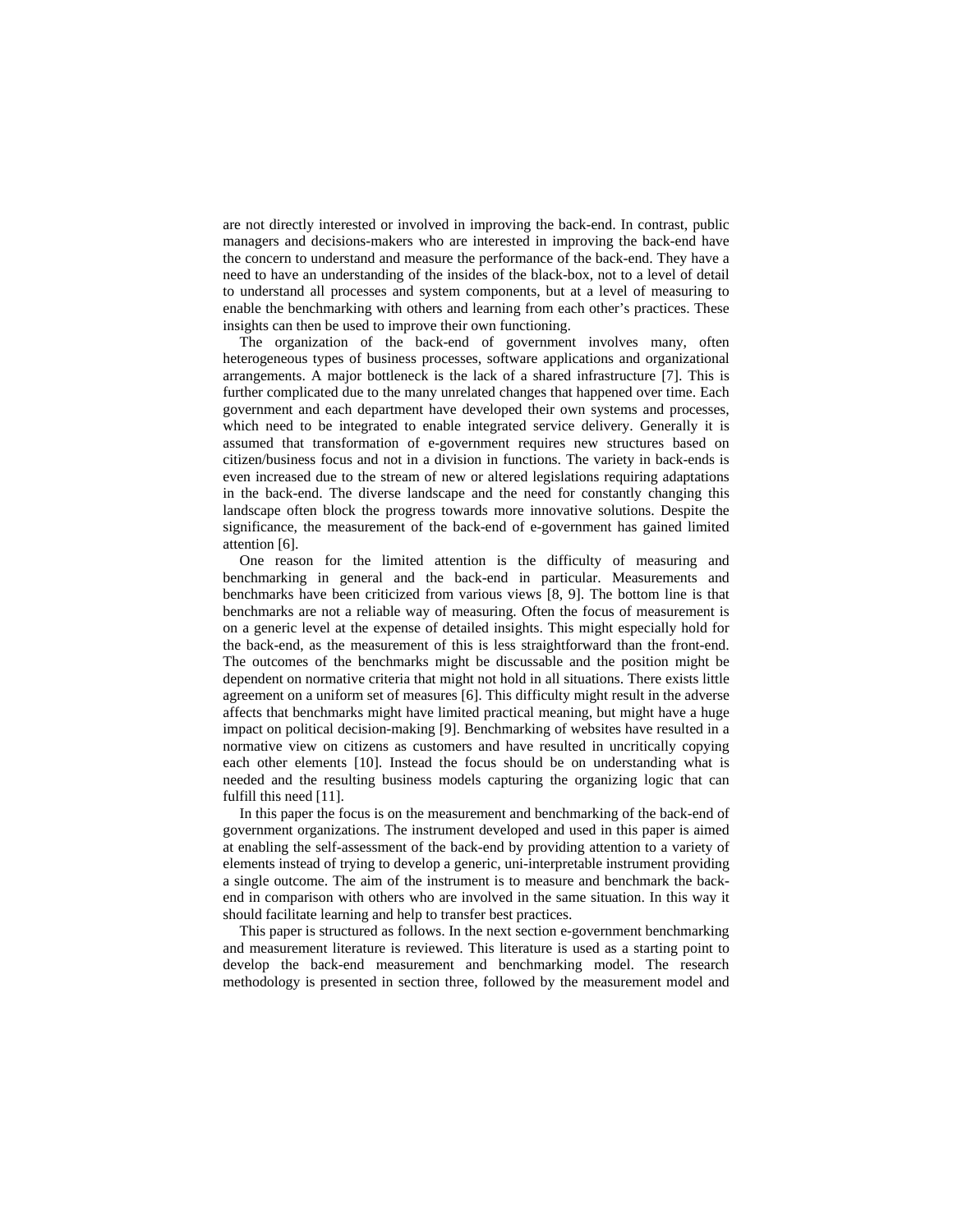the findings of the use of the model in a participative session. The findings are discussed and finally conclusions are drawn.

## **2 Related Literature**

There are many stages and growth models in e-governments [12-15]. Although stages and growth models are popular in e-government, these models have not been translated in operational measures for the back-end. There are many other benchmarks available [1-3]. Ojo et al. [16] compare three different surveys, those by the United Nations (UN), Accenture and Brown University to distil out a 'core' set of indicators. Janssen et al. [17] identify 18 benchmarks in four areas e.g. supply studies, demand studies, information society studies and e-Government indicator studies. Kunstelj and Vintar [8] found 41 reports grouped as e-readiness, back office, front office supply, front office demand and effects and impacts. The metrics used concentrate on measuring the level of sophistication, but do not measure the back-end and say little about the effectiveness and level of customer orientation [6]. The European Foundation for Quality Management (EFQM) model has been used for accessing services [18]. EFQM Excellence Model enables managers to effectively self-assess critical performance issues to identify a range of service interrelationships affecting customers [19].

User-centric measuring approaches include functionality, usability and accessibility testing [20]. Functionality is about measuring if the system actually works in the intended behavior, usability is about the way users interact, and accessibility refers to the use by disabled people. The measurement of user satisfaction and perceptions of citizens or businesses is more and more conducted by governments. Although very important, as these approaches take the citizens' perspective into account, the disadvantage of such these approaches for our purposes is that the actual situation is not measured. Instead the experiences as perceived by the citizens/businesses at a certain moment in time are measured. These perceptions might be arbitrarily and can be influenced by other factors, including temporary factors such as mood and attitude, and provide limited insight into how to improve the back-end. A recent example shows that the user satisfaction in a survey increased due to marketing and communication efforts, whereas the actual systems did not change at all (http://www.uwv.nl/overuwv/pers/nieuwsberichten/overzicht2009/). In conclusion, these are not appropriate approaches with which to gauge success of the back-end of e-government.

Bannister [9] provides an overview of the major problems with benchmarking in his paper 'the curse of the benchmark'. He criticizes a number of elements. One of them is the scoring method, as often benchmarks are reduced to a score on a single item. There are usually no fixed or agreed rules for this with result in arbitrary scores. Often proxies are measured, interpretation is ambiguous and there is no framework guiding the interpretation by decision-makers [6, 9]. Also the change of metrics over time and the comparisons of services that might actually not be the same due to difference in legislations and other factors are criticized. Comparison over time requires that metrics are time invariant, which is often not the case. The interpretation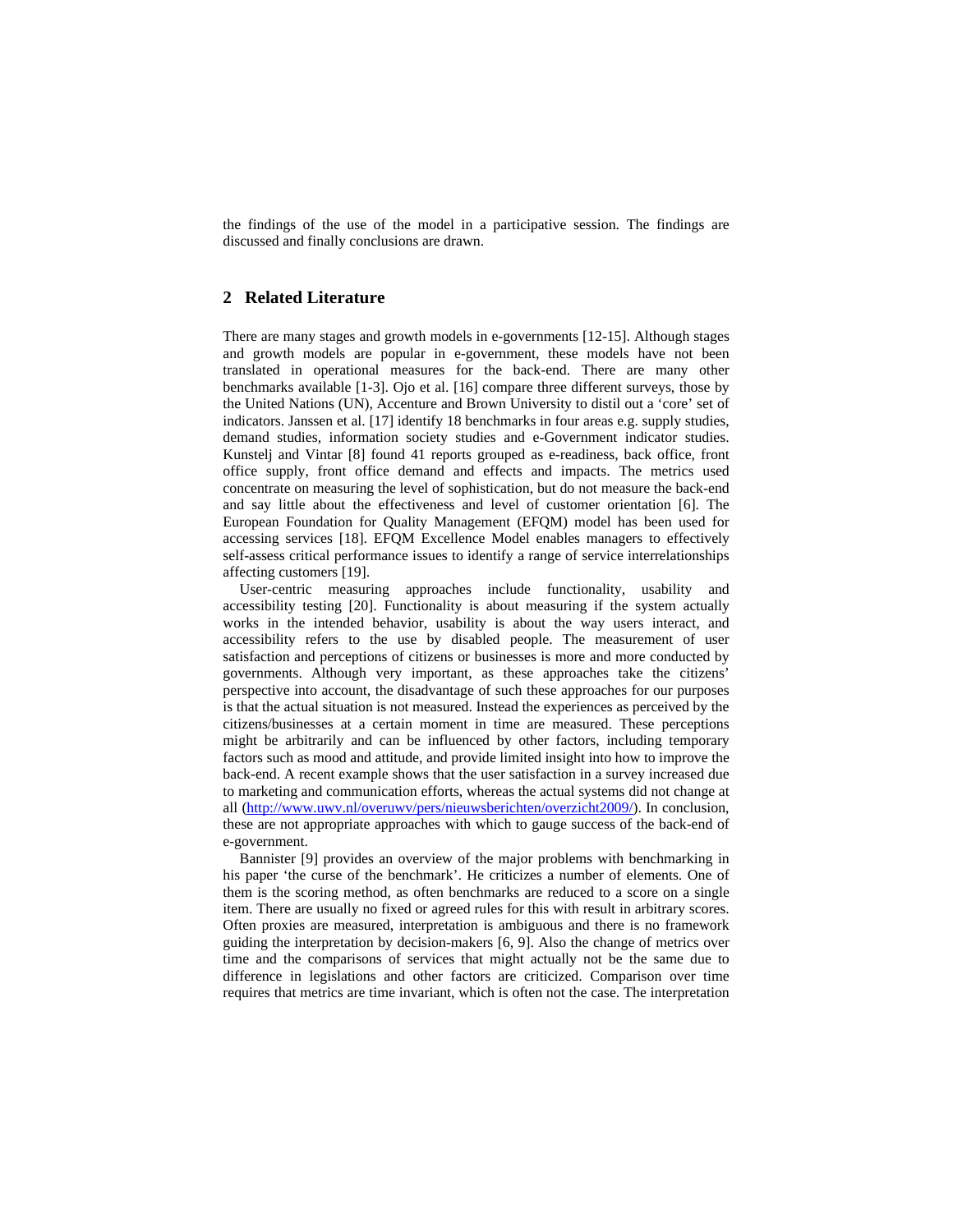of measurements and benchmarks is difficult due to the abstraction and the actual position might tell little about the real performance. Finally, the scope and complexity is criticized by Bannister [9] as many important elements might not become visible. The complexity of the measurement models and the accompanying problems of operationalizing the measures require abstraction that might not prove to be correct.

Much of the critics can be reduced to the measurement methodologies taken in the measurement and benchmarking approaches. Measurement methodologies are guided by cost constraints [9]. As there is no data available that can be directly used, the data should often be collected using limited funds. The limited resources might result in stopping the investigation too early and might results in outcomes that might not be true or only cover the situation partly. There are numerous examples demonstrating this problem. The bottom line is that the available resources constrain the possibilities of benchmarking and influence the validity of the results.

Mosse and Whitley [10] and Janssen [17] suggest that the benchmarking of websites have cultivated a view of citizens as customers and warns against uncritically copying benchmark criteria. This the criticism implied in the title of Janssen et al.'s [17] article: 'If you measure it they will score'. Rightly or wrongly, the benchmarking has distracted the focus of governmental agencies away from a closer examination of the underlying business logics, which is often used interchangeably with the term, business model [11].

#### **3 Research approach**

The goal of this research is to develop an instrument that helps government to assess their back-end and benchmark their situation with other organizations. Bannister [9] argued that a benchmark is a trade-off between cost, scale and quality of information. Due to the limited resources, the need to gain in-depth insight and the aim of helping governments directly, we focus on the use of participative self-assessment approach. The time needed is limited to the session time during which a survey is used to assess the status and the results are discussed to create a benchmark. This instrument was developed in close cooperation with stakeholders and the design was largely determined by their aims and requirements. The aims were to develop a measuring instrument facilitating the insight in the own back-end and provide understanding and improvement directions by benchmarking with others. The requirements on the instrument included simplicity, easy communication and give attention to a broad range of aspects.

The measurement and benchmarking instrument consists of a survey used for selfassessment *and* a group session in which the participants conduct the self-assessment and discuss the results. This instrument was used and tested in a session in which the participants assessed their own situations, discussed their self-assessment with their colleagues in other organizations and identified improvement directions for their own organizations. The session was facilitated by the author and organized by a government representative. The session was held in November 2009 and the participants came from various governmental organizations. Participants included process managers, decision-makers, public managers and administrative staff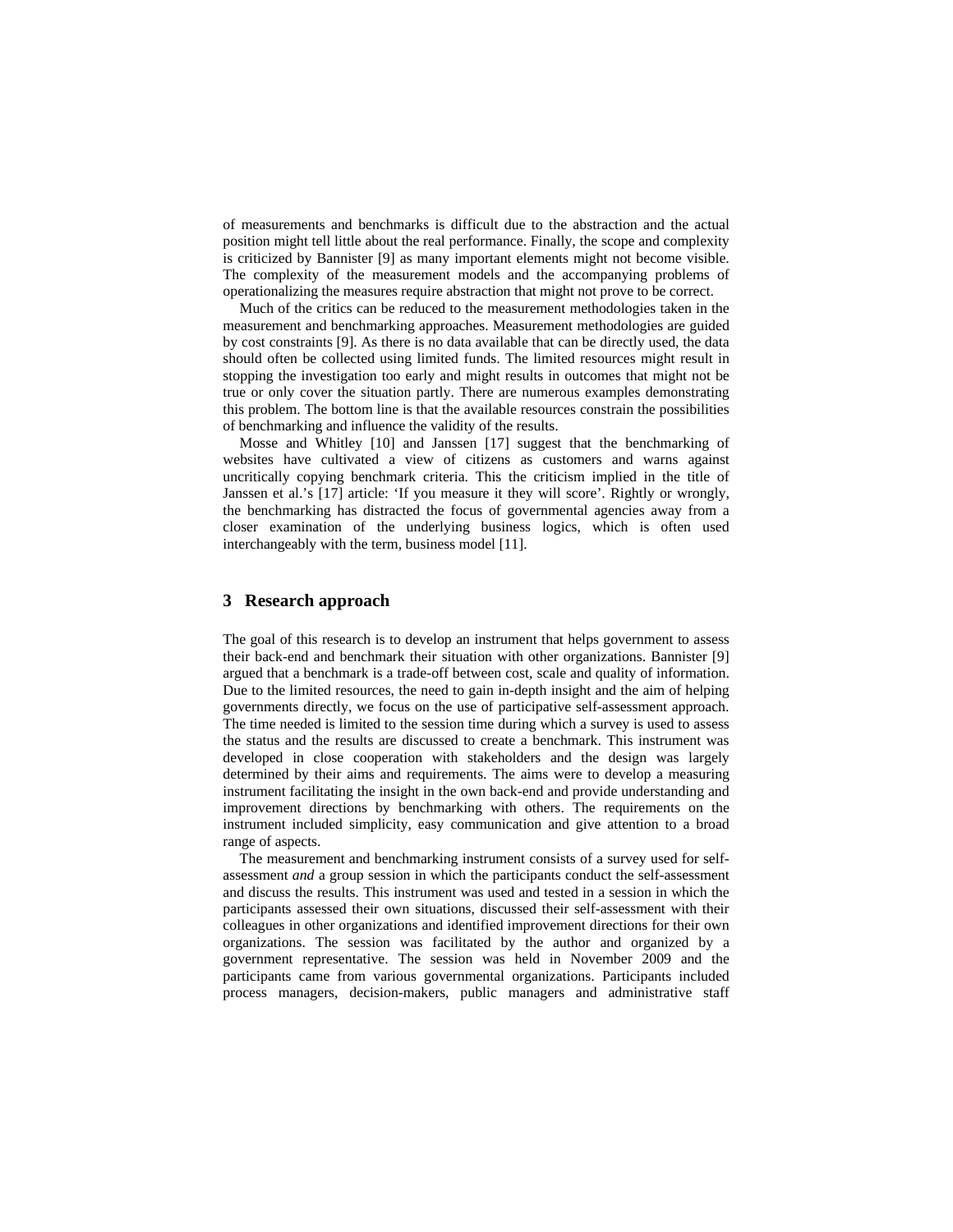involved in back-end processes. Other stakeholder groups like citizens, politicians, associations and action groups were not included. In total 25 participants representing 15 back-ends were involved in the group session. During the session the main steps followed were:

- *1. Introduction and background*
- 2. *Measuring the back-end*. All participants were asked to score the back-ends based on the questionnaire representing the constructs of the measurement models. If more than one person represented a back-end, they were asked to fill in the questionnaire independently, then to compare the results, discuss the deviations and then create consensus about the position.
- 3. *Benchmarking*. Each back-end was positioned on a projection of the matrix as shown in Figure 1. This matrix provides the relative position of the backend in comparison to the others.
- 4. *Motivating the position*. Each participant was asked to explain the positioning. This step is aimed at creating a mutual understanding of the reasons for low and high scores. Furthermore, this step can be viewed as a way to validate the scores.
- 5. *Discussion the results*. All scores were discussed and all participants were requested to explain the scoring on the matrix. Participants having high scores were challenged to briefly share their experiences with others.
- 6. *Identifying improvements*. Participants were asked to identify improvement directions for their back-end based on the self-assessment. The other participants were asked to provide contact persons of persons from their organizations who would be able to show how this was tackled in their organizations. In this way 'best practices' could be shared.
- *7. Closing*

The measurement and benchmarking model and the session findings are discussed.

### **4 Measurement model**

Our instrument is aimed at measuring the back-end and enabling communication among stakeholders facing the challenge of improving the back-end. These stakeholders are likely to have different competences and knowledge bases, therefore our aim was to visualize the outcomes of the benchmark. We opted for the use of two main criteria consisting of multiple dimensions, as the use of multiple criteria are favored over the use of a single criterion [e.g. 9] and at the same time the results should be easy to visualize and communicate. Instead of trying to compute a final score on a single scale we opted for visualizing based on two variables.

The back-end is in essence a socio-technical system in which administrative processes are supported by information and in which data is stored in software applications. Socio-technical systems are "systems that involve both complex physical-technical systems and networks of interdependent actors" [21 p. 981]. The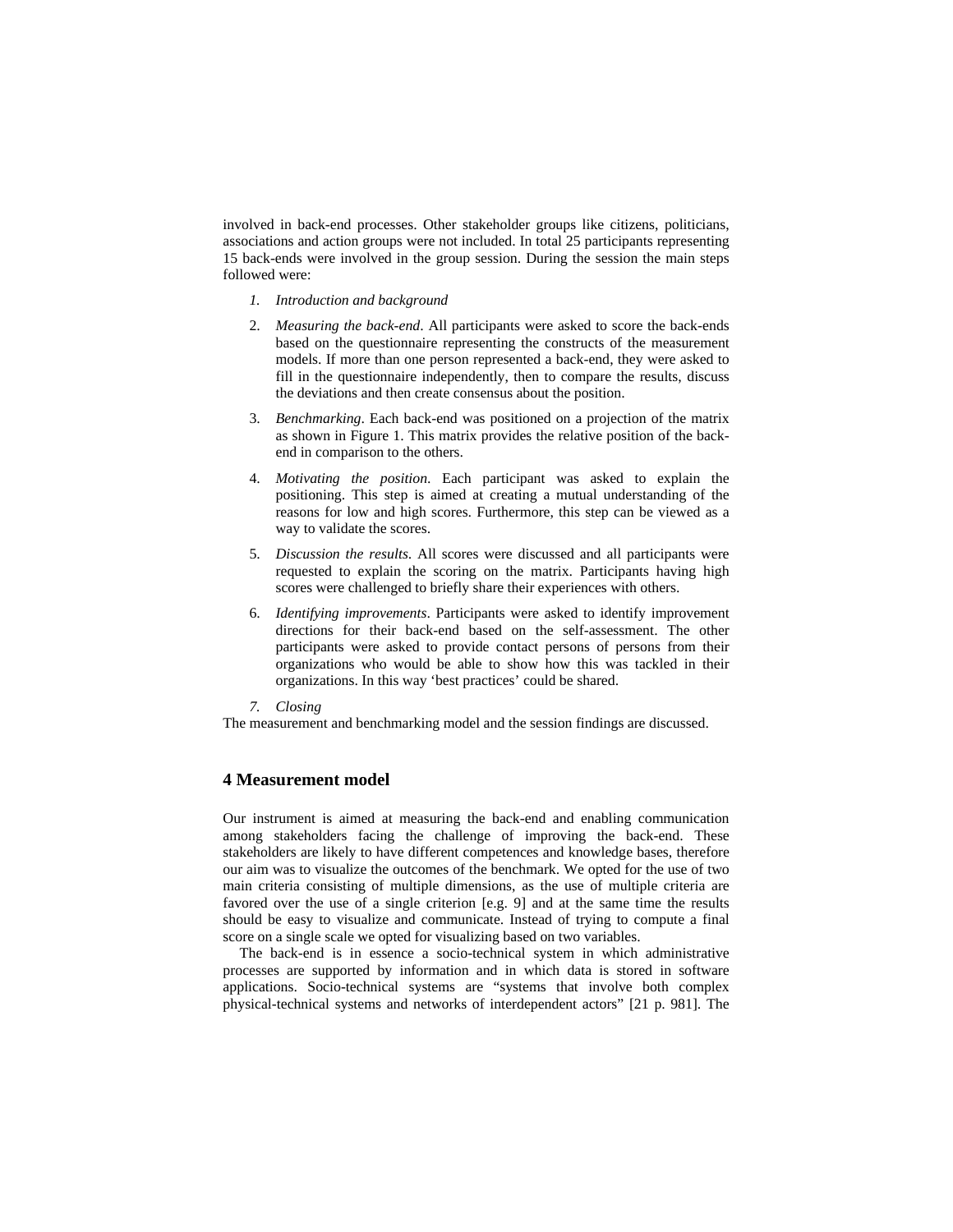back-end is an organization consisting of human activities, interactions and communications supported by a digital government infrastructure. The latter provide generic functionalities that are used by large numbers of users [22]. Whereas the organization element refers to the responsibilities, governance mechanisms and administrative processes, the infrastructure elements refers to the business processes supported by applications and a communication network. We follow a socio-technical view on the back-end and use as the two main variables 1) organization and 2) infrastructure.

In general, the front-end includes humans, business processes and facilities that are used to interact directly with citizens and/or businesses, whilst the back-end comprises all that do not directly involve customer interactions. To measure the backend we investigate the relationships between the back-end departments as well as the relationships between the front-end and back-end.

The supporting technical *infrastructure* needs to be changed to realize and support the e-government ambitions. Infrastructures are often developed over time and consist of applications for processing information, databases for storing information, connections among these components and the network transporting information. This incremental and gradual development underlines the path-dependent nature of infrastructure developments. Decisions in the past influence the current infrastructure. These decisions are not necessarily taken by having e-government purposes into account. In consultation with the participants, the level of infrastructure is measured using the following factors.

- Availability of shared infrastructure
- Openness and interoperability of applications
- Level of systems integration
- Standardization of data and messages
- Generic integration architecture
- Automatic routing of data
- Tracking and tracing and monitoring systems
- Citizens relationship management (CRM) system
- Integral management information

The *organization* part refers to the whole organization of the back-end. This concerns the humans working in the administrative processes, the organization of these processes in service centers, the division of responsibilities, the control of the workload and lead time and governance mechanisms to discuss the status of requests, problems in processing and joint decision-making. Governance mechanisms determine how communication, responsibilities and decision-making structures are formalized [23]. The main variables used are related to the following elements.

- Organizational structure
- Departments are aware of each other processes
- Cross-departmental workflow management
- Governance mechanisms (decision-making structures, responsibilities and communication)
- **Readiness**
- Knowledge, education and training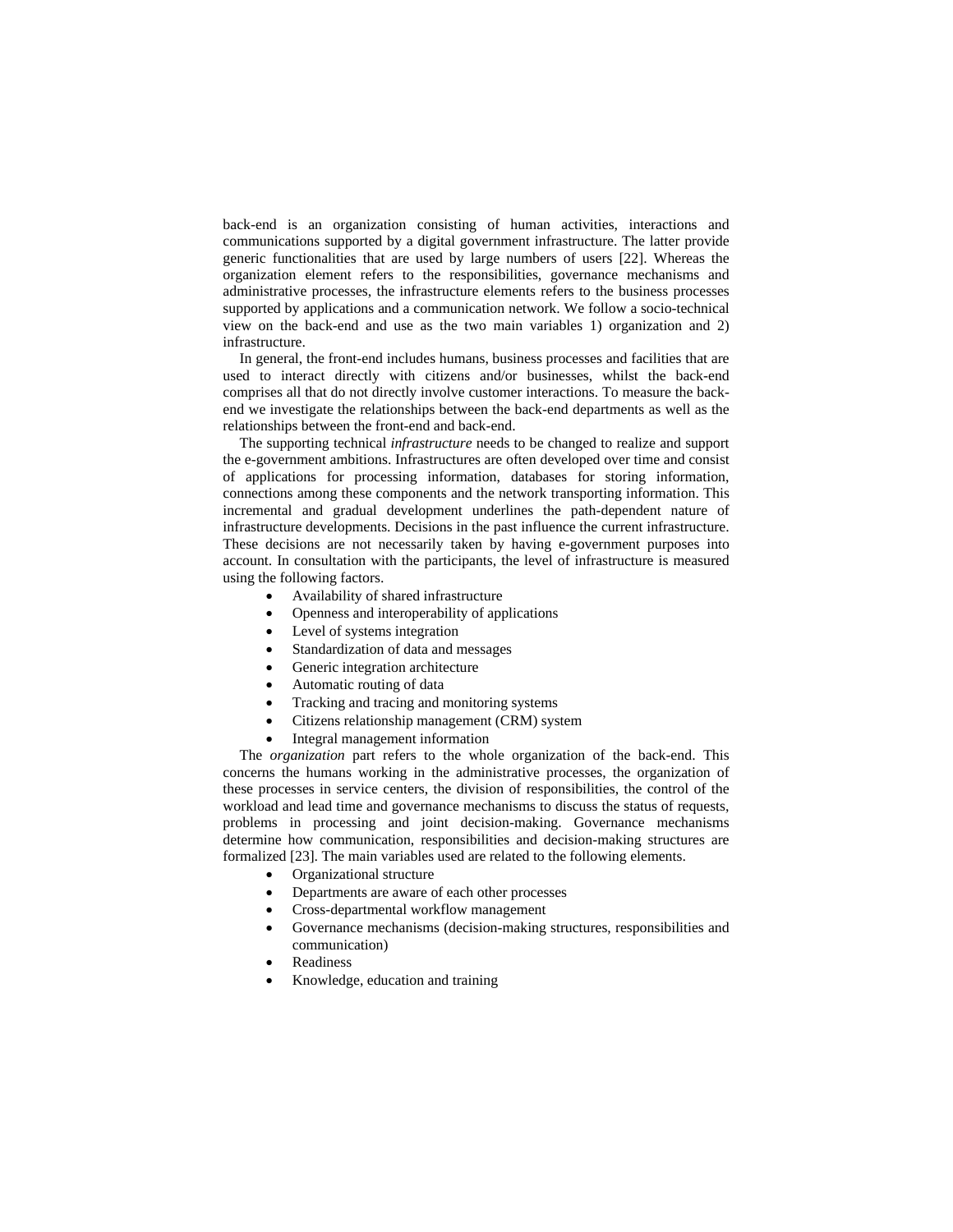The use of the two main dimensions resulted in the creation of four quadrants and each quadrant was given a name. The naming and explanation of the quadrants should help the session participants to give meaning to the position which should improve the interpretation of the right positioning. The following four quadrants were used.

- 1. *ad hoc*: there is hardly any facilitating infrastructure or coordination of processes.
- 2. *coordinated*: there is hardly any facilitating infrastructure, but the processes and activities in the front-end and back-end are coordinated. The employees know each other and how to contact each other, but exchange is primarily paper or telephone-based
- 3. *shared infrastructure*: an infrastructure enabling the integration between the back-end and front-end is available. Information can be exchanged. Nevertheless the processes in the front-end and back-end are not aligned and there is hardly any insight in the status of processes and dependencies.
- 4. *Orchestrated*: There is both a facilitating infrastructure as well as processes in the front and back-end are aligned. Like in an orchestra both elements function in concert and are harmonious.

The variables of the two dimensions were translated into a self-assessment instrument. The self-assessment instrument was used as part of a group session. The measurement and benchmarking methodology is made up by combining the two instruments.

#### **4 Measurement and benchmarking results**

The organization and infrastructure dimensions are used to measure and position the case studies. The participants were asked to answer the questions and the positioning consists of the counting of the scores on the constructs mentioned above on the two dimensions. No weighting or other means was used to give more priority to certain factors over other factors. The resulting positions should not be viewed as a hard benchmark, instead it should be viewed as an indication. In total 15 back-ends are positioned as shown in Figure 1. Several back-ends were represented by more than one person. Each of these persons scored their own back-end independently. This sometimes resulted in small deviations in outcomes. These persons were asked to compare their scores and to seek consensus concerning the outcomes. This step was completed within minutes as there were no large deviations. Next the various outcomes were discussed to explain the ranking. This was used as an instrument to validate whether the position was right. There was hardly any surprise concerning the position of their back-end. Most persons were aware of the functioning of their backend and status in comparison with others. Nevertheless this was viewed as an important step as one person mentioned "*we already knew this, still it is confronting to end-up in the lowest quadrant*". The hope of many persons representing a relatively bad-performing back-end was to gain understanding about how to move forward and their hope was that the benchmark results will help them to get funding to move up.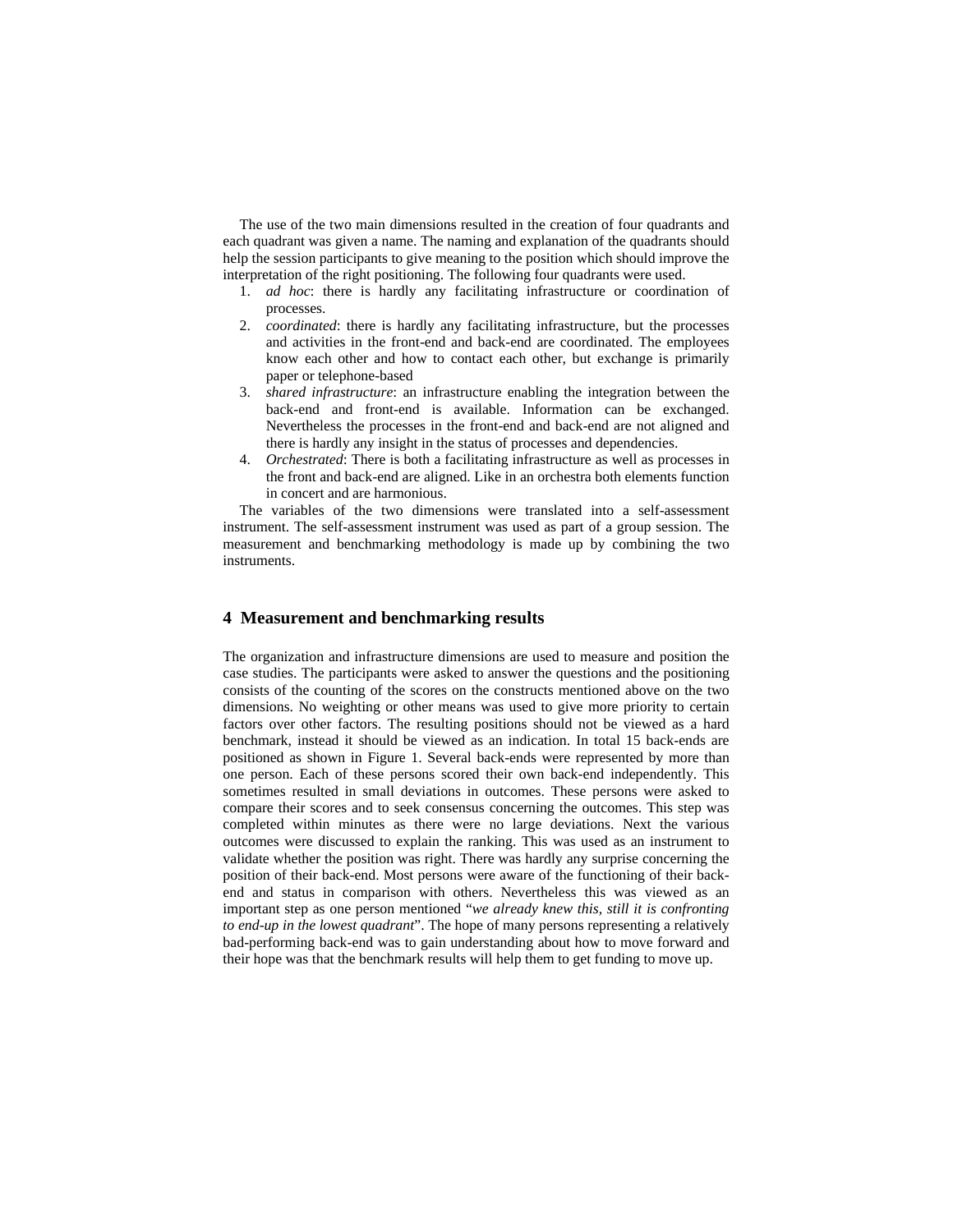

**Figure 1. Measurement and benchmarking outcomes** 

The results of the benchmark showed that 7 out of 15 (47%) are in the ad hoc quadrant, 3 (20%) are in the orchestrated quadrant, only 2 (13%) are in the coordinated quadrant and 3 (20%) fall in the shared infrastructure quadrant. These outcomes did not really come as a surprise to most participants. One participant indicated '*The front-end has gained a lot of attention and has been leading*'. The developments in the back-end are lagging behind and improvements might be more difficult to realize and might take much longer.

#### **Discussing the session results**

The results provide no clear indication for whether the infrastructure or organization should be developed first. The participants agreed on the normative starting point that having both a good organization and a good infrastructure is necessary. The plot in Figure 1 provides some indication that both are correlated. The investigation of which type of change strategy was preferred (organization or infrastructure first) resulted in mixed feelings. Although there was no consensus, most participants agreed that the organization development should go hand in by hand with the infrastructure development. Both are necessary to improve the back-end and one cannot do without the other.

The discussion of the results showed that low scores on the *organization* dimension is characterized by many complaints on front-end by back-end. The cause of these complaints is that the back-end was often supplied with low quality of information, and many calls and/or emails from the back-end to the citizen/business are necessary to ensure that the right information is collected. Although we have no direct prove, the impression is that low levels of organization is characterized by duplication of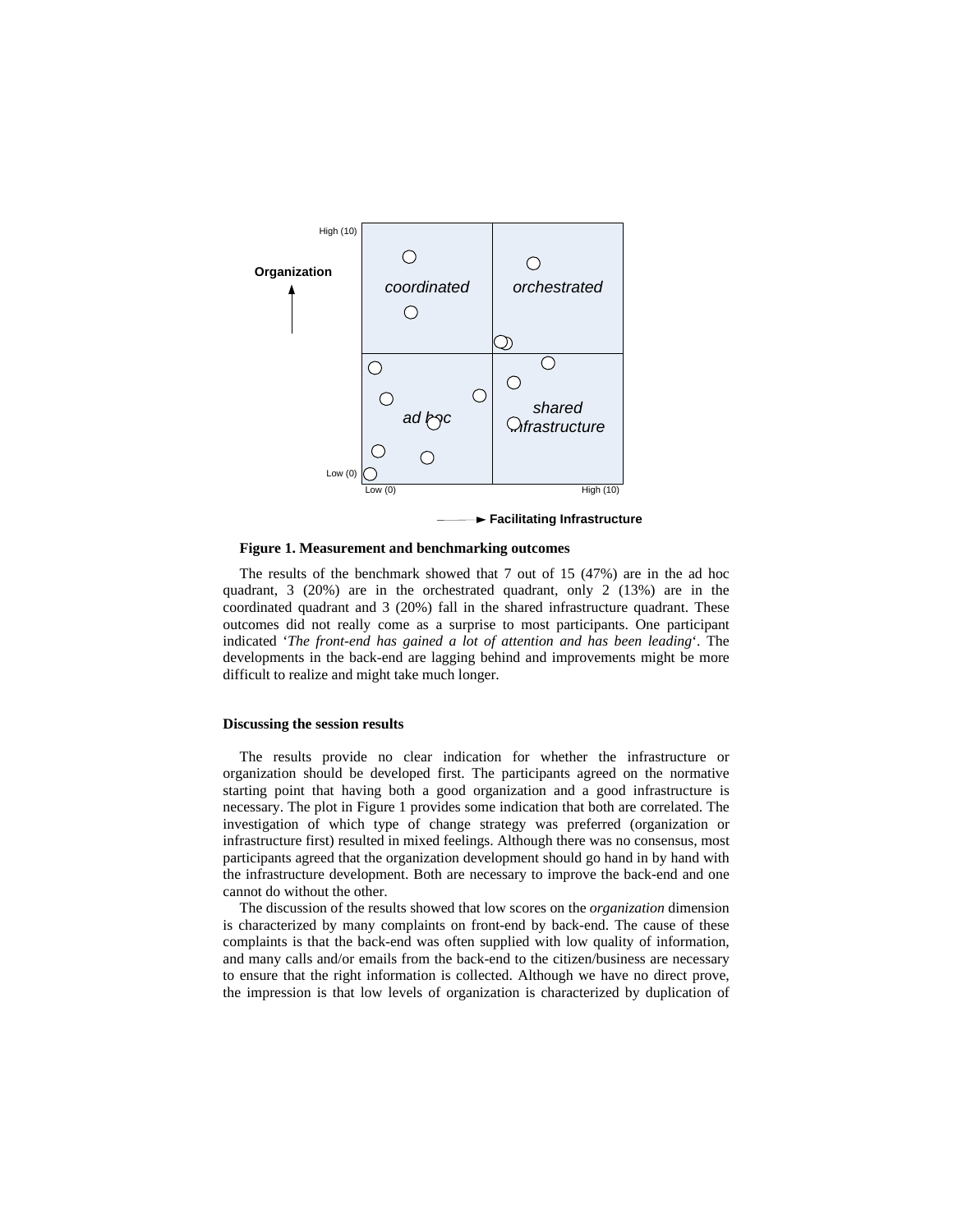activities, as the back-end and front-end are not aware of each other activities. The problems result in the introduction of duplicate activities.

Organizations having high scores on the organization dimensions had often accomplished a change in their organization structure. The structure is changed from a functional to a customer-oriented organization structure and often service centers are introduced. Furthermore, high scores on the organization dimension were often created by an understanding of processes crossing the various departments which are supported by regular meetings to discuss work-in-progress and problems.

When looking at the *infrastructure* dimensions almost all organization have a basic infrastructure connecting the systems with each other and only a limited number of organizations have integrated their systems. The organizations having high scores on the infrastructure dimension often utilize some kind of broker structure (mid-office) facilitating the data exchange among systems.

None of the investigated back-ends had a single system providing an overview of interactions and history of the citizens/businesses. The lack of a Citizens Relationship Management (CRM) system was viewed as a major weakness for creating integrated service delivery. The departments are not aware of each other interactions with citizens/businesses.

#### **Discussing the measurement and benchmarking approach**

The self-assessment instrument and participative session proved to be a useful instrument for measuring and benchmarking the back-end. Most session participants were positive concerning the session and the session results. As one persons stated "*this provides us insight and now I know who to contact to learn from*". From the other hand, the filling-in of the self-assessment and positioning in the matrix was viewed as difficult. One of the participants commented that the filling in of the selfassessment instrument to position it on the matrix had little value. He argued that the position could be done without using a self-assessment instrument and the subsequent discussion of the results brings the real added value. He suggested creating an easier measurement instrument and using the variables to score the dimensions only as a checklist to understand the score. On the other hand, several participants indicated that the benchmark created by positioning the cases in the matrix should be based on some measurable variables. One of the main problems with the variables used for the self-assessment is the use of objective criteria. The inclusion of normative elements is an essential part of the benchmark in order to give direction and determine the relative position. Normative elements are probably always subject to discussions as it is not likely that all persons agree on all elements. Furthermore the normative base might change over time due to increased understanding. Finally, a good back-end can be organized and realized in different ways.

All participants agreed that participation is an essential ingredient of the measurement and benchmarking exercise. Without a good understanding the benchmarks can easily be misinterpreted and misused. The self-measurement and self-assessment is much dependent on the input and involvement of stakeholders. Non-involved stakeholders might give different meaning to the scores. As such a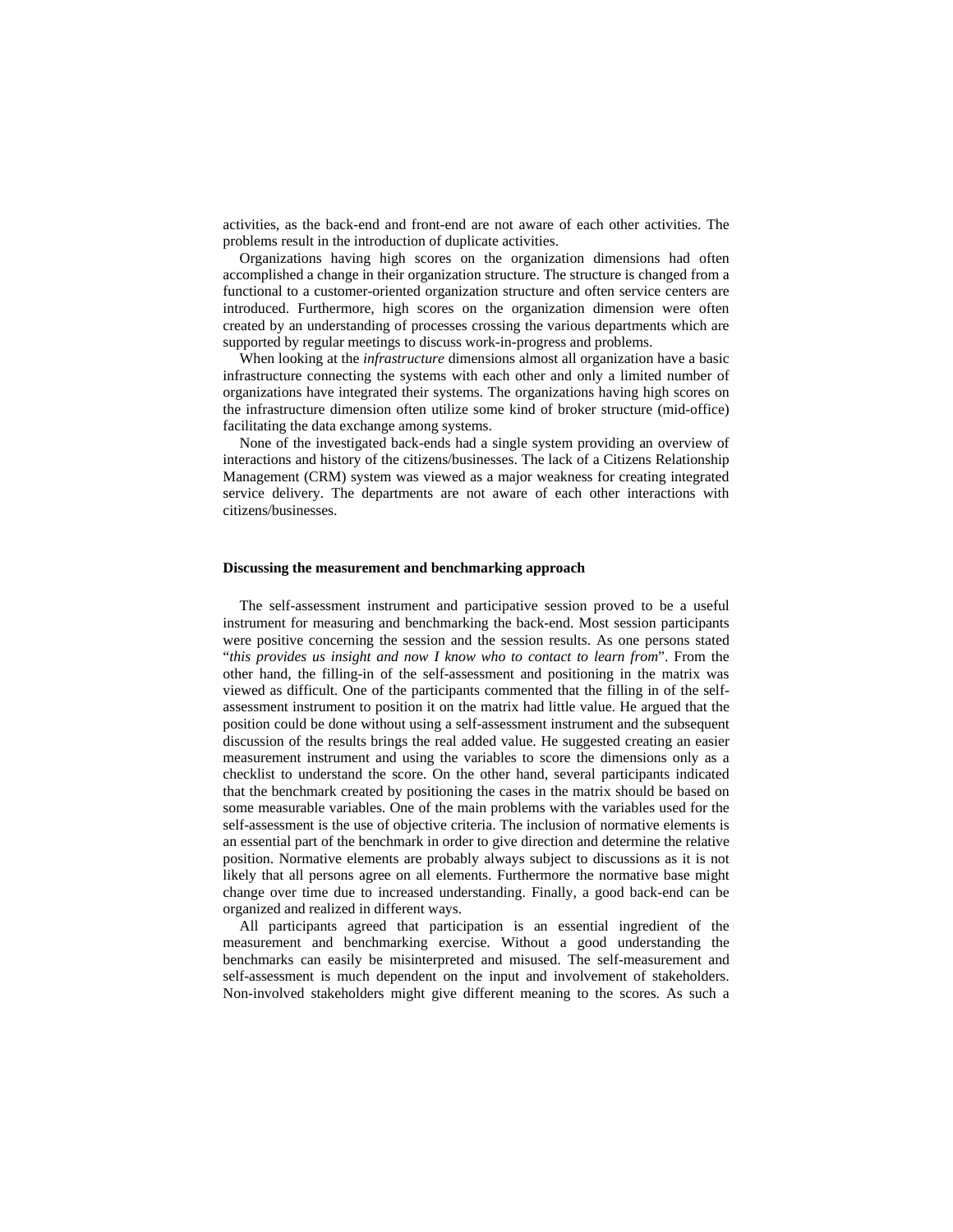participative session might be viewed as a sense-making process. This part was favored by the participants as they indicated that the goal of the process is not the ending up of a certain position in the ranking. Instead the goals is to support the improvement of the back-end and the mutual learning to understand what needs and can be done to improve it. Especially the exchange of practices and experiences was found to be valuable and the measurement and benchmarking exercise is a useful means to accomplish this.

The stakeholders did like the visualization of the scores in the quadrants as this provides an indication of the position at first glance. As this was a participant session they were less concerned about the exact position, which they are when they were positioned on the public benchmarks. As one participants phrased "*this benchmark makes it transparent for us, and this might not be the case for the outside world… This cultivates learning instead of copying each other features*". This avoids the adverse affects of benchmarking that all organizations want to end up in the top 10 or top 3 and start copying each other features. On the other hand this might give no direct external incentives to improve and might not result in attention to attract resources for performing better.

#### **5 Conclusions and further research directions**

Measuring the back-end of e-government is a difficult endeavor. First, many technical and organizational elements should be taken into account. The more aspects the more resources are needed and the more difficult comparison is. Second, measurement is further complicated by the heterogeneity of possible back-ends' which are not as homogenous as the front-end. This heterogeneity complicates the calculation of a score to benchmark the relative position. A good back-end can be accomplished in a variety of ways. Third, the performance of back-ends consists of both technology and organizational aspects which need to be both captured. The interplay between these determines the overall performance. These factors complicate the creation of a straightforward benchmark.

The requirements on the benchmarking instrument included simplicity, consume limited resources, measure in-depth, enable easy communication and give attention to a broad range of aspects. Given these requirements a participative self-assessment instrument was developed and employed in a group session. A survey was developed as a self-assessment instrument which was filled in by organizational representatives during the group session. The survey provided the detailed elements and helped to position the own back-end based on two-dimensions. The resulting two-by-two matrix proved to enable easy communication. The stakeholders did like the visualization of the scores in the quadrants as this provides an indication of the position at first glance.

The utilization of the group session proved to be an essential ingredient of the measurement and benchmarking exercise, as this provides the opportunity to gain indepth insight with limited resources. Furthermore, the group session provided the opportunity to discuss the relative position in detail, explain the position on the benchmark and foster mutual learning and sharing experiences and practices. The use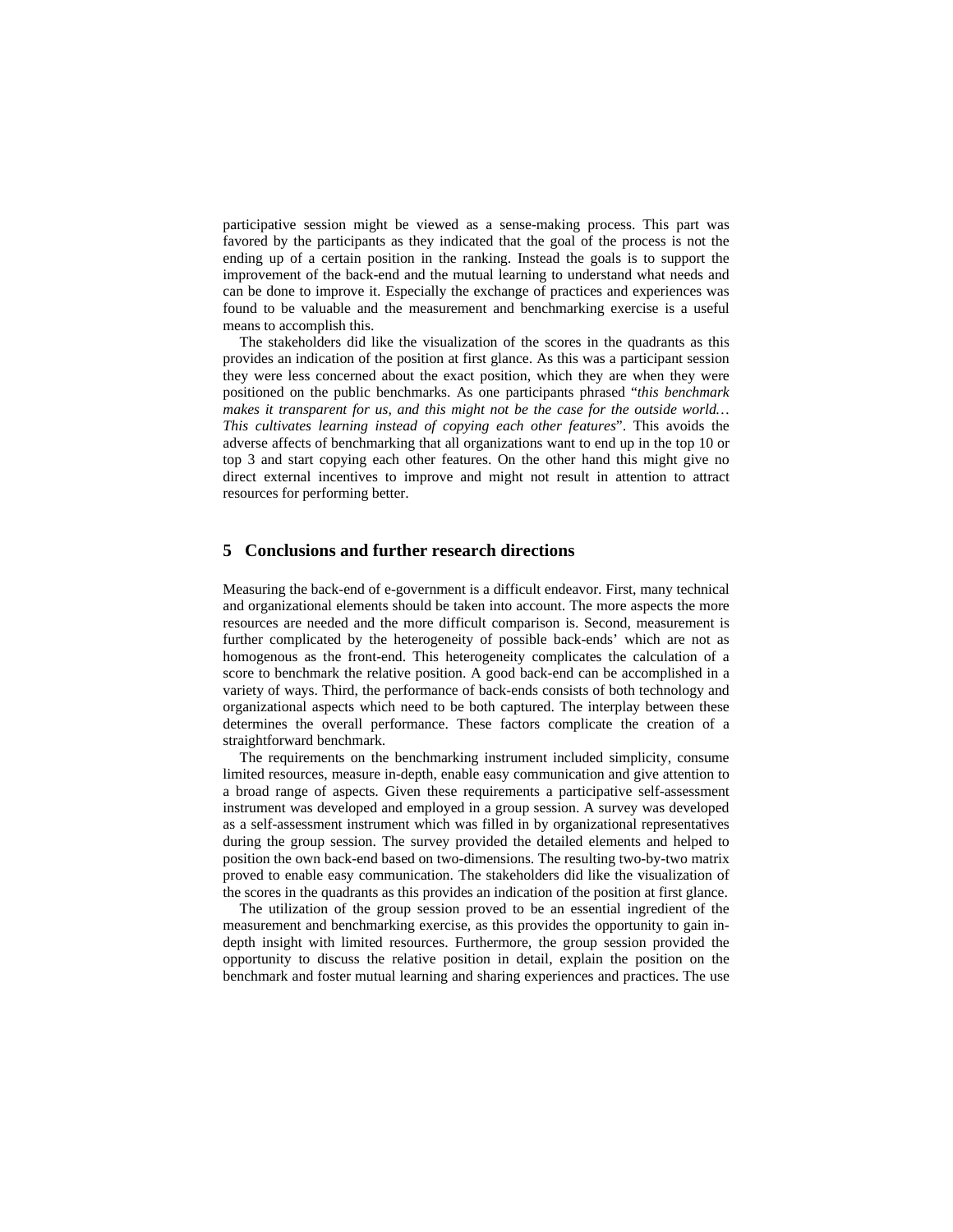of a group session ensures an emphasis on learning, avoid adverse aspects of benchmarking and dispute over the outcomes.

The self-assessment was viewed a fruitful instrument to assess the status, to compare the own score with the scores of those of the own organizations, and to compare the own position with that of other organizations. This approach is focused on consensus about the position and making the results discussable. This results in the exchange of practices and experiences which facilitates future development of the back-end. Another advantage of utilizing a participative instrument is that it avoids the focus on a single measure, especially discussions broadens the views. Furthermore, there was less discussion about the actual scores, as the score were based on self-assessment. A shared understanding of the scores was created by discussing the arguments and position.

The results show that measuring the back-end should capture both organizational and technical elements. For gaining in-depth insight in the back-end many research challenges remain open. We opted for a participative session utilizing a selfassessment instrument based on the measurement of limited elements. In further research this instrument can be transformed to an instrument that can measure and benchmark without needing a participative session. The number of elements that were measured in this research can easily be extended. We recommend further research in the use of participative sessions as they are less resource intensive. An option can be to develop an online assessment instrument that can be filled in by organizational members and used as an input for discussing the back-end performance and possible improvements. A drawback might be the possible bias and interpretations.

#### **References**

1. West, D.M.: E-Government and the Transformation of Service Delivery and Citizen Attitudes. *Public Administration Review*, **64** (2004) 15-27

2. UNPAN: Benchmarking e-Government - A Global Perspective. United Nations, New York, NY (2002)

3. UNPAN: UN e-government survey 2008: From e-government to connected governance. United Nations, New York, NY (2008)

4. Cap Gemini, E.Y.: *Summary Report: Web-based Survey on Electronic Public Services. Report of the First Measurement*. Directorate General for The Information Society. (2001)

5. Accenture: Governments Closing Gap Between Political Rhetoric and eGovernment Reality. (2001)

6. Peters, R., Janssen, M., Engers, T.M.v.: Measuring E-government Impact: Existing practices and shortcomings. In: Janssen, M., Sol, H.G., Wagenaar, R.W. (eds.): 6th International Conference on Electronic Commerce, Vol. 60. ACM International conference proceedings series, Delft, the Netherlands (2004)

7. Bekkers, V.: Flexible Information Infrastructures in Dutch e-governmnet collaboration arrangements: Experiences and policy implications. Government Information Quarterly **26** (2009) 60-68